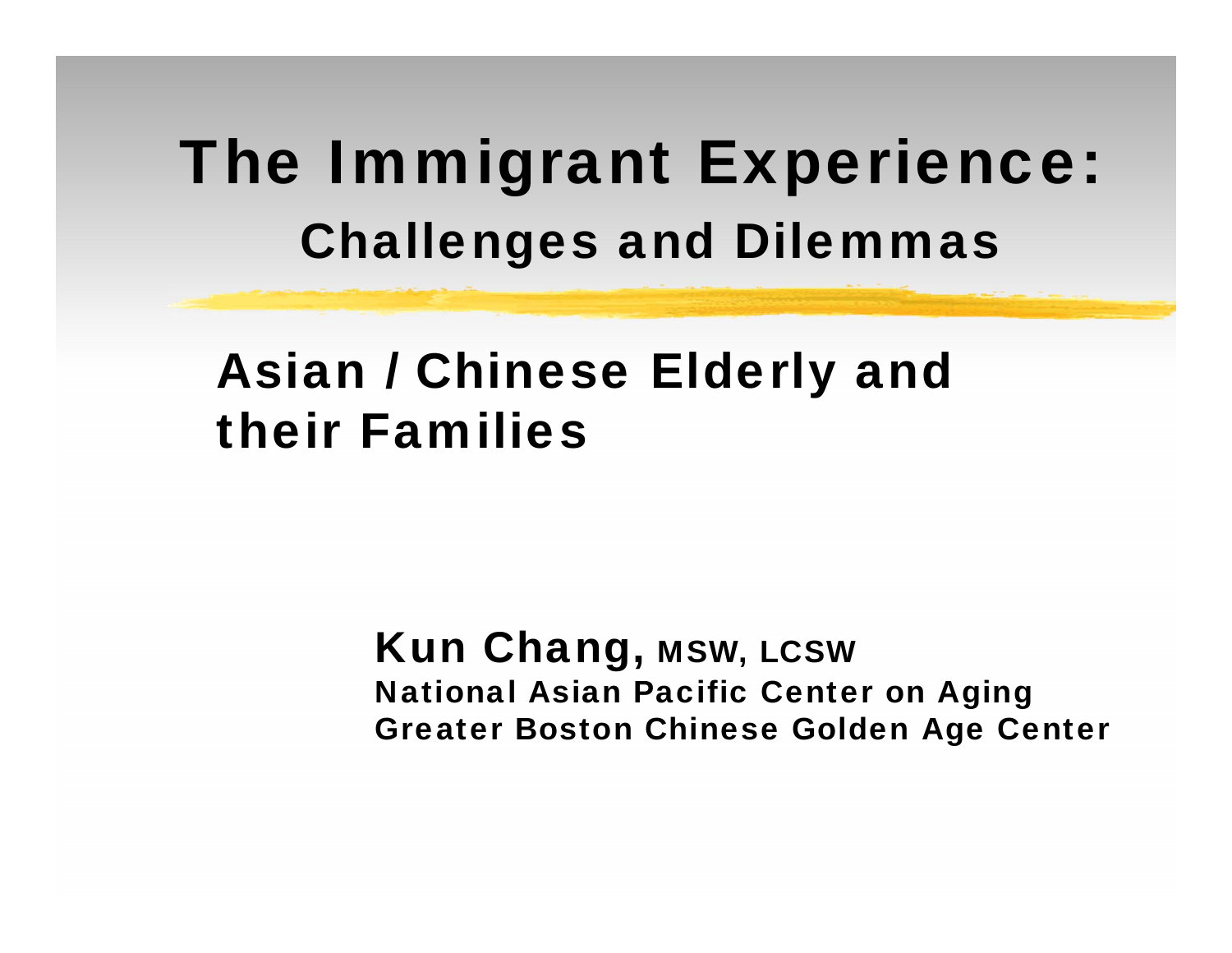#### Disclosure of Relevant Financial Relationships

I, Kun Chang, MSW, LCSW, have been asked to disclose any significant relationships with commercial entities that are either providing financial support for this program or whose products or services are mentioned during my presentations.

I have no relationships to disclose.

I may discuss the use of vaccines in a manner not approved by the U.S. Food and Drug Administration.

But in accordance with ACIP recommendations.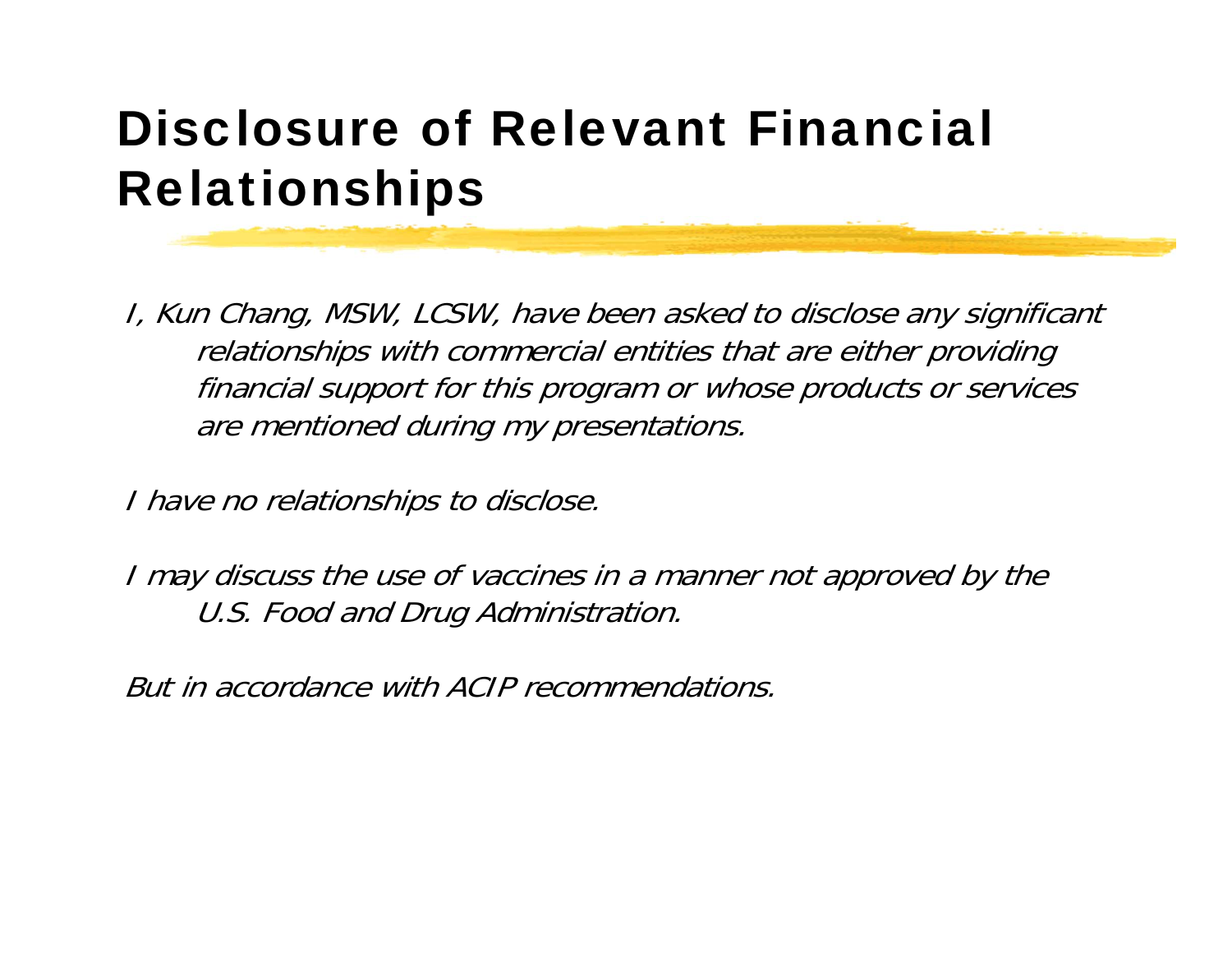#### Greater Boston Chinese Golden Age Center

**X** Service area – Greater Boston **3 Senior Centers: Quincy Tower, Hong** Lok House, and Brighton House **#Outreach Sites: Brookline, Cambridge,** Malden, Framingham, Lexington, East Boston, Randolph, and Quincy (COA, Senior Center, and Housing)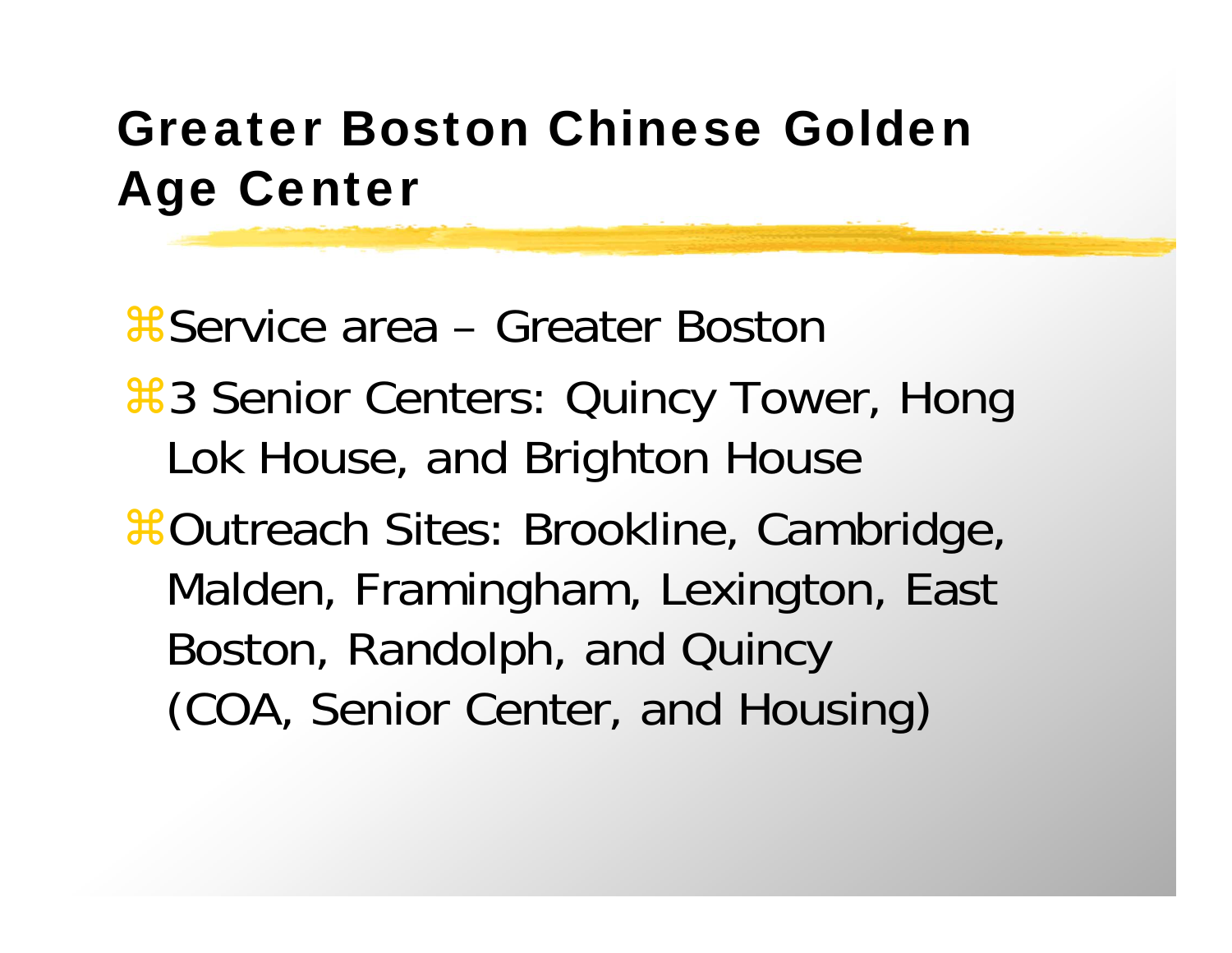#### Greater Boston Chinese Golden Age Center – Services & Program

 $\frac{1}{25}$  Social Services / Outreach

**H** Nutrition

**X Adult Day Health / Social Day Care** 

**& Senior Community Service Employment Program** 

- **& SHINE (Serving the Health Insurance Needs of** Everyone)
- **H** Healthy Aging Initiative
- Family Caregiver Supports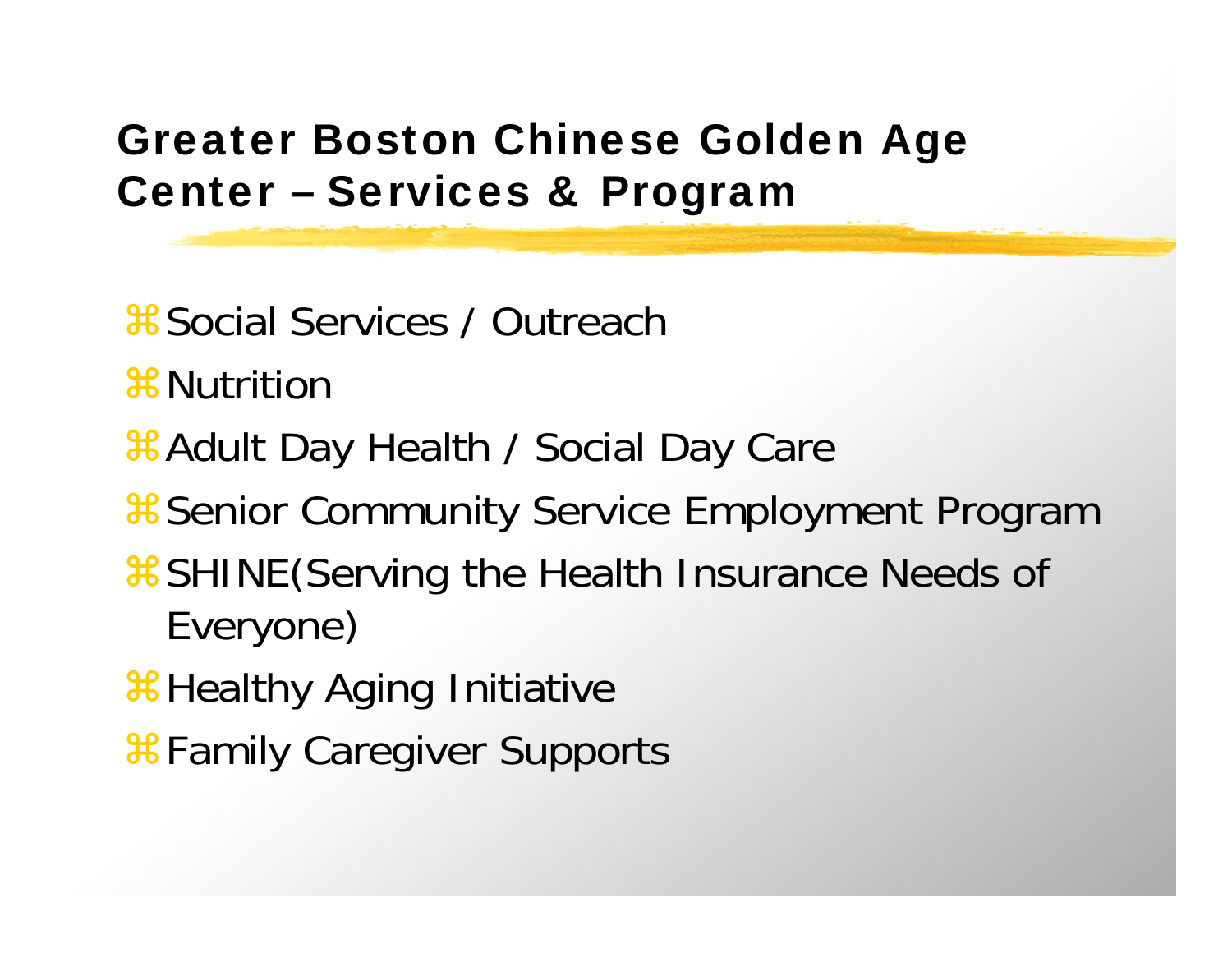### Demographics—Asian Americans

(From Census 2010)

Asian Americans in the U.S.

17.3 million

- $\blacktriangleright$ 5.6% of total population (308.7 million)
- **► 46 % increase from 2000 to 2010**
- Asian are fastest-growing racial group

|  | Filipino          | 3,416,840 |
|--|-------------------|-----------|
|  | Asian Indian      | 3,183,063 |
|  | <b>Vietnamese</b> | 1,737,433 |
|  | Korean            | 1,706,822 |
|  | Japanese          | 1,304,286 |

- Chinese Americans: 4,010,114
- $\blacktriangleright$ The largest subgroup of Asian American
- $\blacktriangleright$ Concentrated in the metropolitan areas:
- A greater proportion of Chinese immigrants are elderly.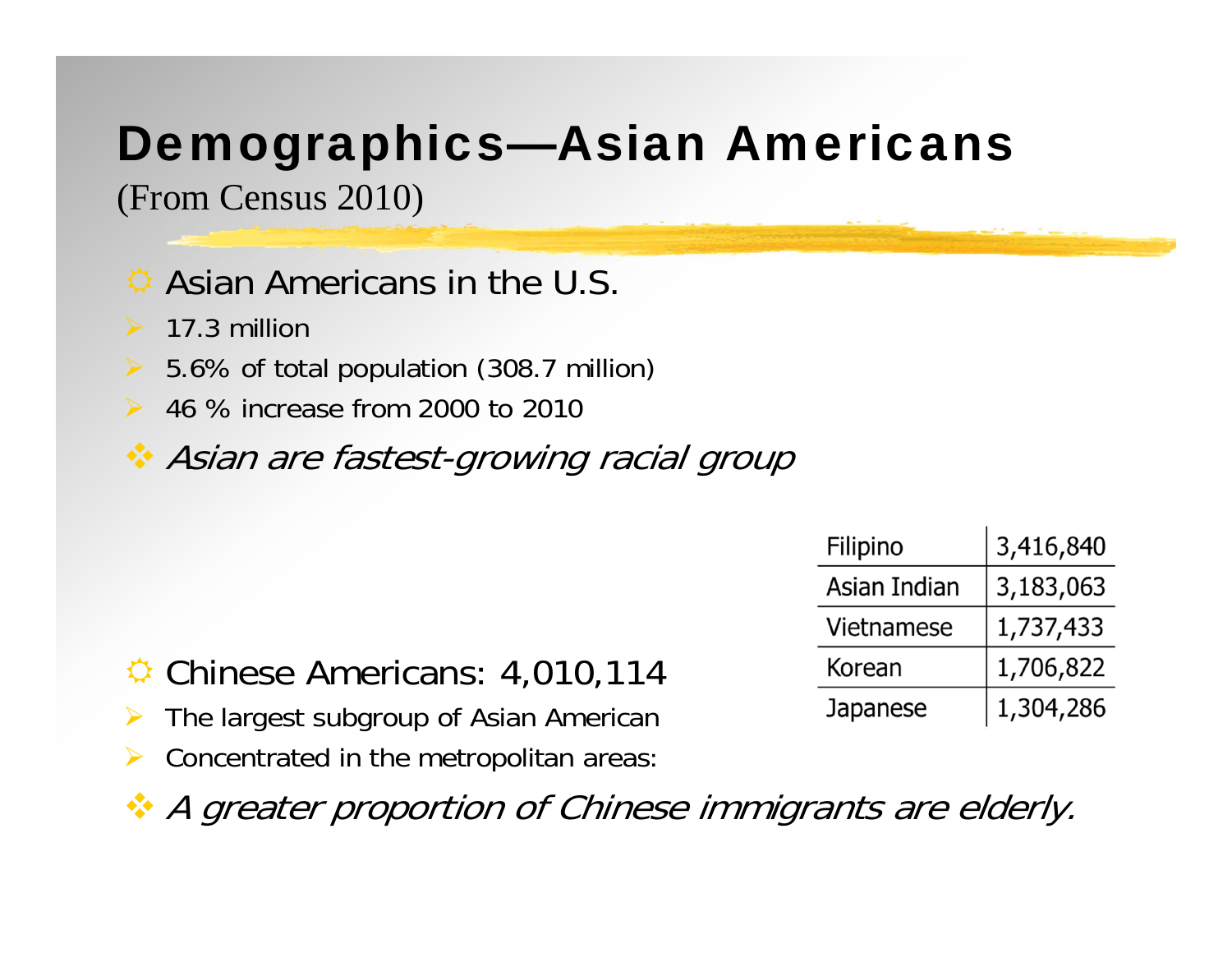## Demographics: in MA

(From Census 2010)

 $\triangle$  Total Population in Massachusetts: 6,547,629

 $\bigcirc$  Total Asian population in Massachusetts: 349,768 (5.8% of total population )

Asian: 84,954(32%) increase from 2000 to 2010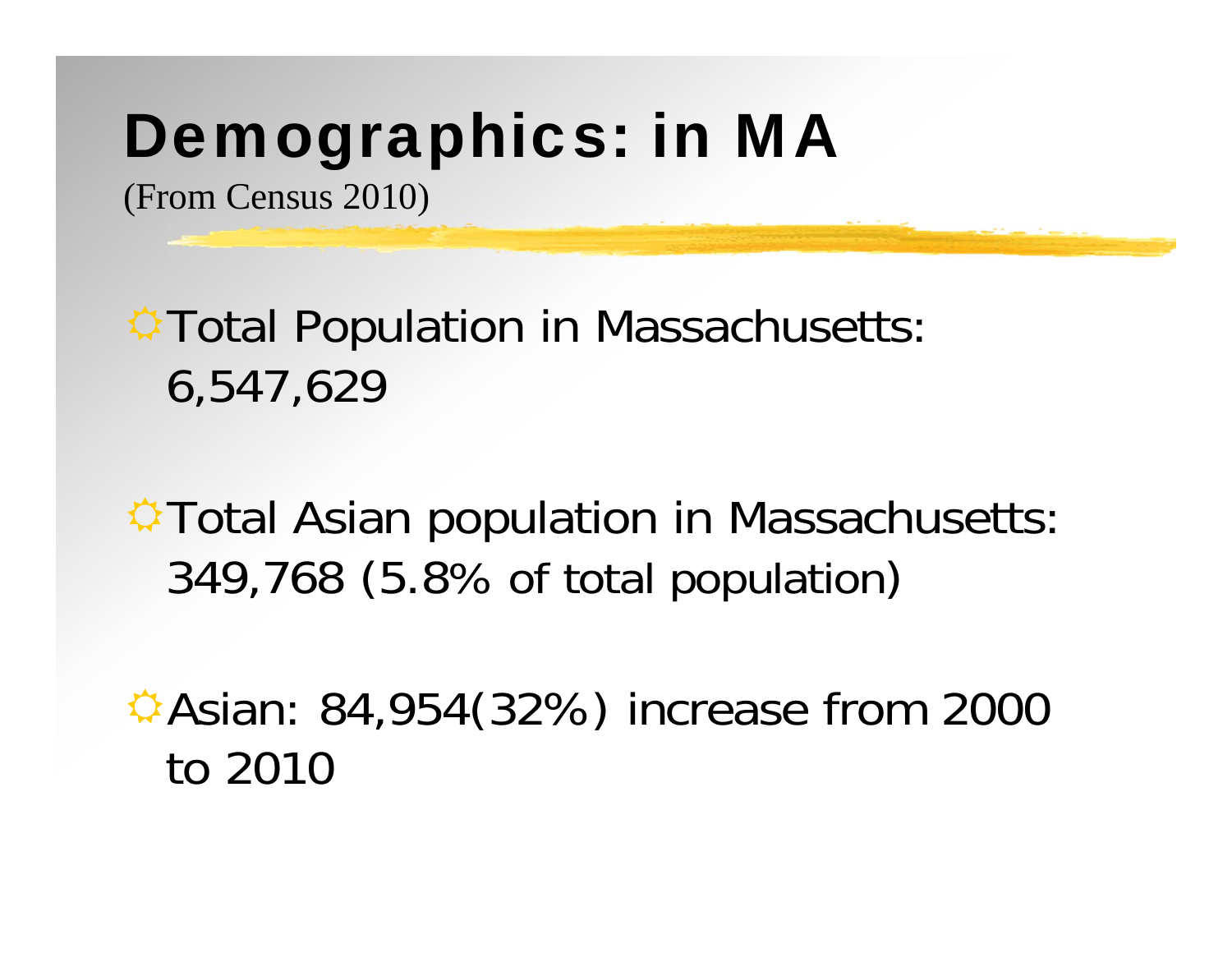## Demographics in MA:

(From Census 2000 and 2010)

#### Asian Concentration in Counties:

- Middlesex: 91,685 to 139,943 (+48,258)
- Suffolk : 48,287 to 59,429 (+11,142)
- Norfolk: Norfolk: 35,756 to 57,803 (+22,047)

**☆Cities and Towns with the largest %** increase of Asian: Acton,Lowell, Lynn, Malden, Quincy, Revere, Lexington, Brookline, etc.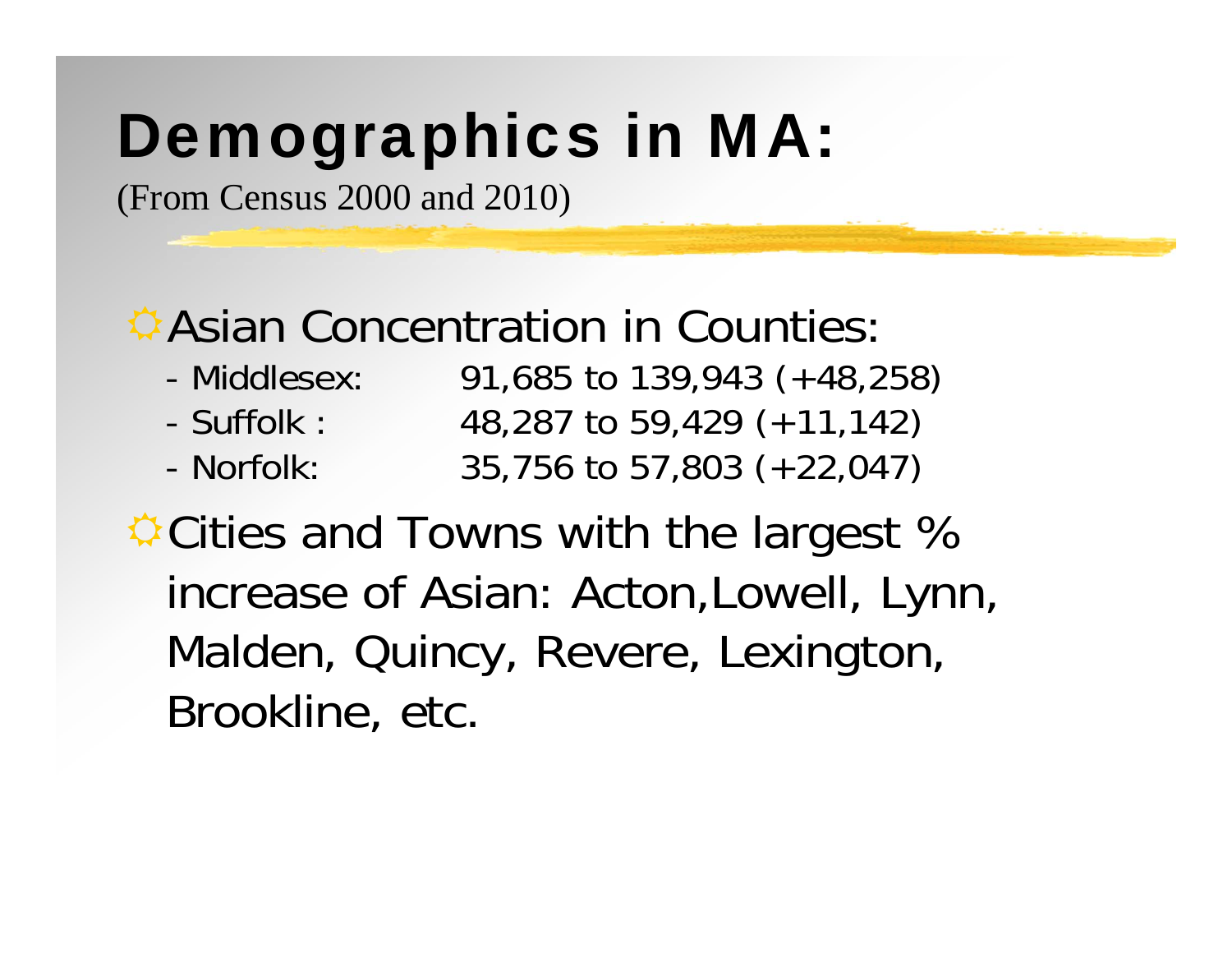### Asian Population in Mass

#### Asian Concentration:

- Boston
- -
- Lowell
- -
- Malden

 Boston 55,235(8.95%) Quincy 22,174 (24.03%) Lowell 21,513 (20.20%)

- Cambridge 15,879 (15.10%)
	- Malden 11,971 (20.14)
- Newton

- Brookline

 Newton 9,790 ( 11.5%) Brookline 9,183 (15.64%)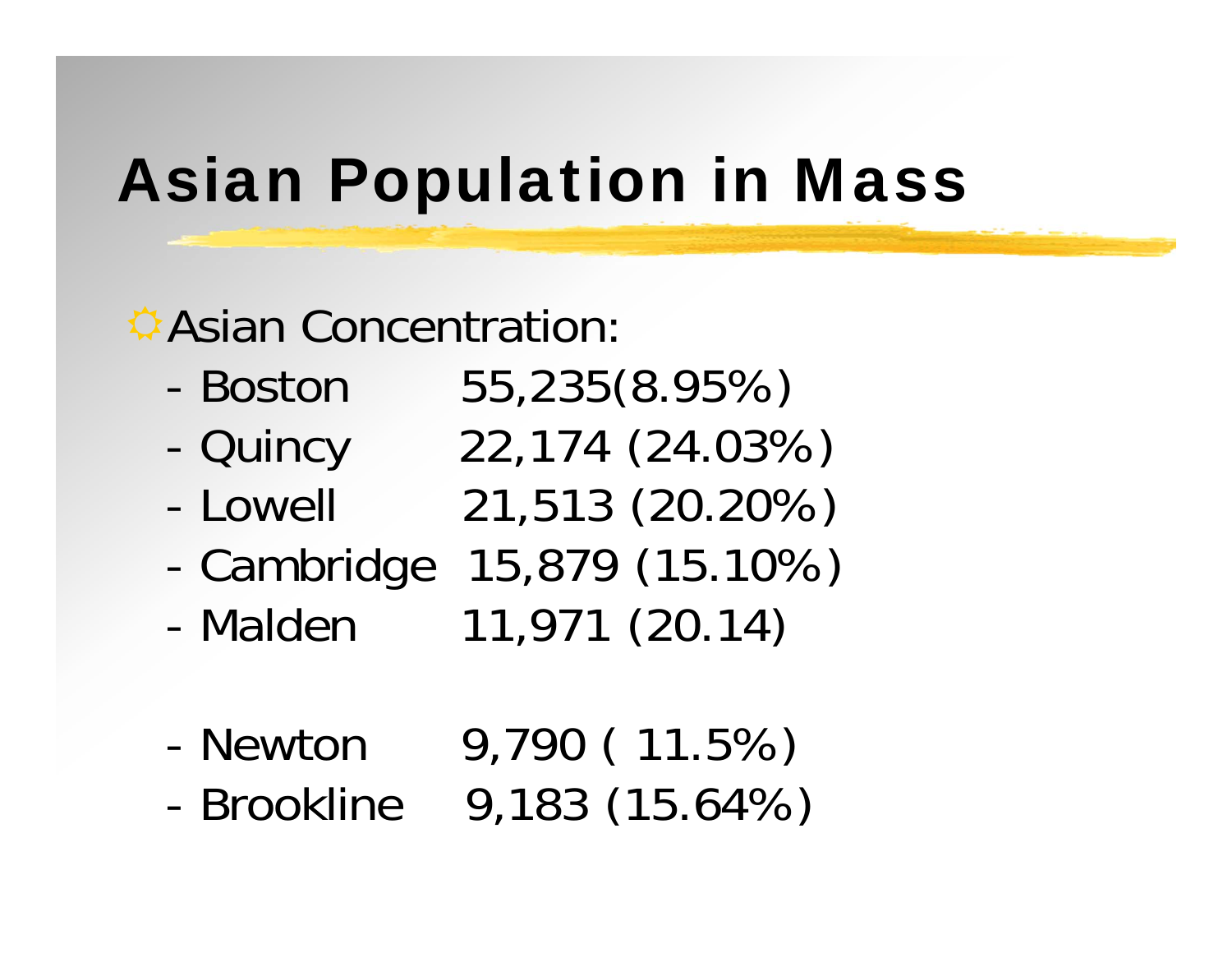### Census 2010

|                  | <b>Total Population</b> | <b>Asian Population</b> | Asian % |
|------------------|-------------------------|-------------------------|---------|
| Mass.            | 6,547,629               | 349,768                 | 5.80%   |
| <b>Quincy</b>    | 92,271                  | 22,174                  | 24.03%  |
| Lowell           | 106,519                 | 21,513                  | 20.20%  |
| <b>Malden</b>    | 59,450                  | 11,971                  | 20.14%  |
| Lexington        | 31,394                  | 6,240                   | 19.88%  |
| <b>Acton</b>     | 21,924                  | 4,067                   | 18.55%  |
| Westborough      | 18,272                  | 3,188                   | 17.45%  |
| Boxborough       | 4,996                   | 814                     | 16.29%  |
| <b>Brookline</b> | 58,732                  | 9,180                   | 15.04%  |
| Shrewsbury       | 35,608                  | 5,451                   | 15.31%  |
| Cambridge        | 105,162                 | 15,879                  | 15.10%  |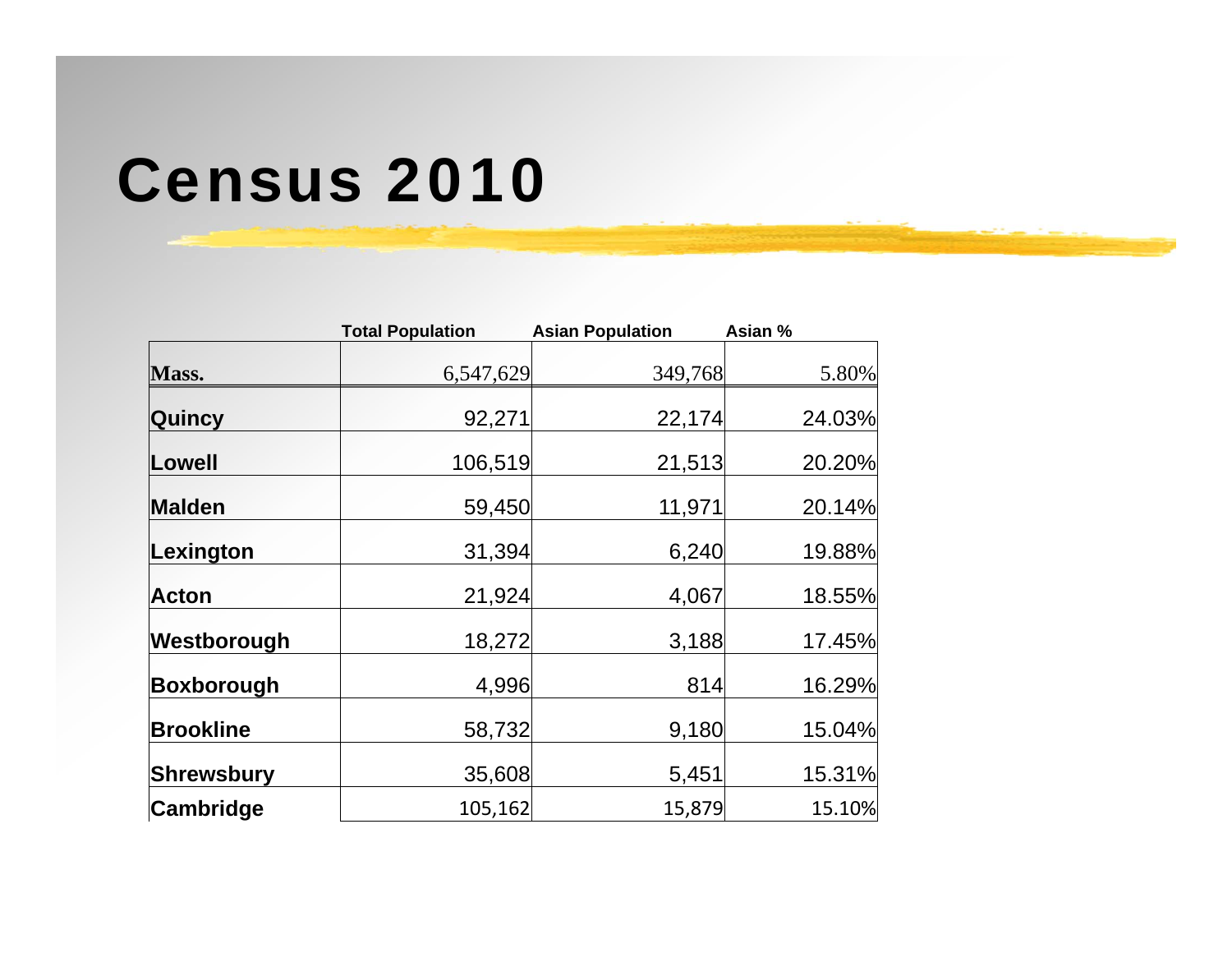## Reaching Out to Asian Communities

#### Asian Elderly Immigrants and their Families - Challenges and Dilemmas

- **\\Goma** When ?
- **\\tiggerallY** Where ?
- $\frac{1}{2}$ Who?
- **\\Gover\**What ?
- $\frac{1}{2}$ Why ?
- $\text{How?}$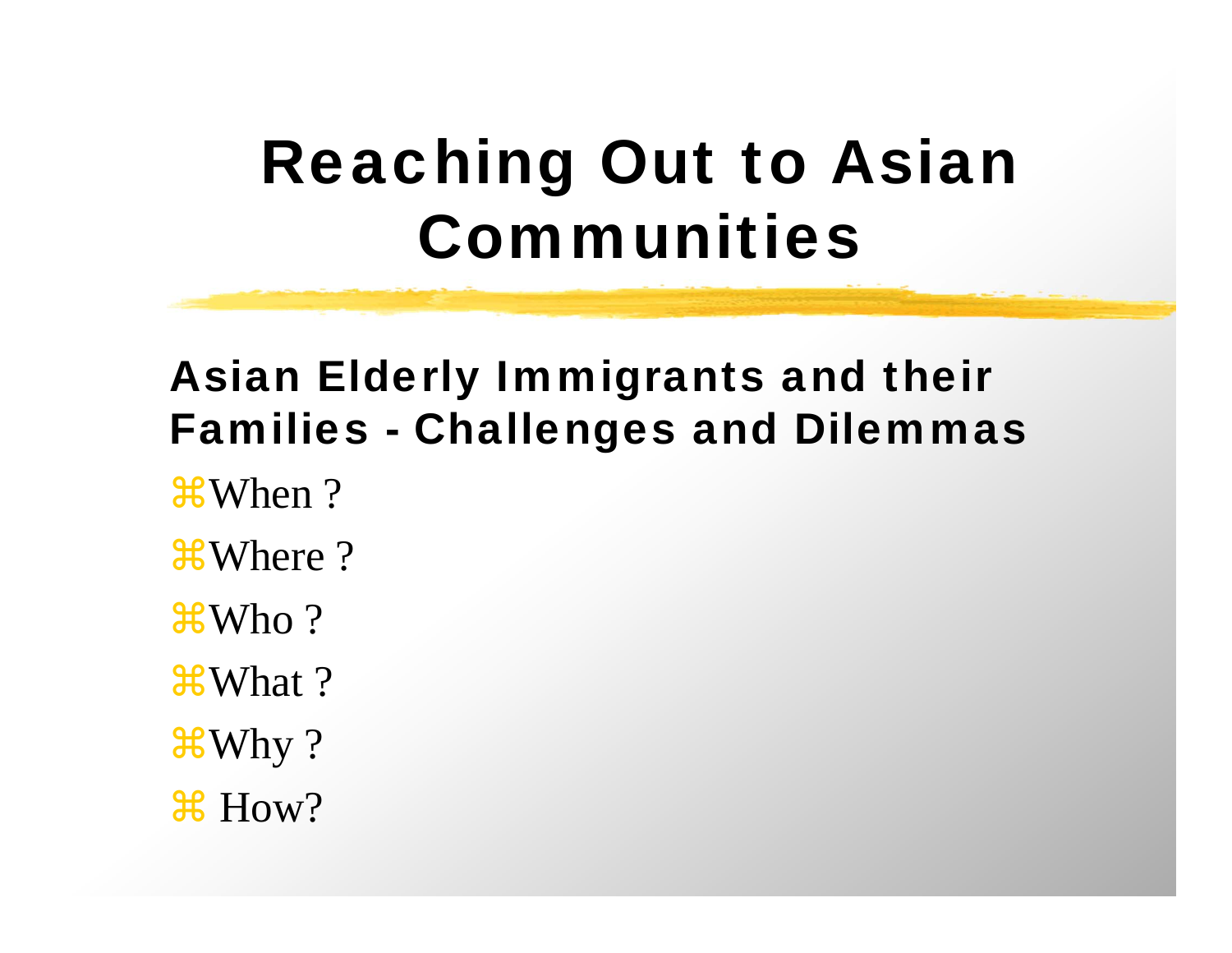# Immigration

- According to the U.S. Census, 70% of Chinese-Americans are foreign born.
- $\bullet$  Compared to other Asians, a greater proportion of Chinese immigrants are elderly.
- • The U.S. immigration policies have placed a heavy emphasis on family reunification by admitting immigrants based on the family-sponsored system.
- $\blacktriangleright$  In 2013, there are 55,628 immigrants aged 65 and over (65 to 74 years were 41,364; 75 years and over were 14,264) had obtained permanent resident status.
- ▶ 89% of them (combine family-sponsored preferences and immediate relatives of U.S. citizens) were admitted to the United States to reunite with their family members, such as adult children or siblings (Office of Immigration Statistics, 2013).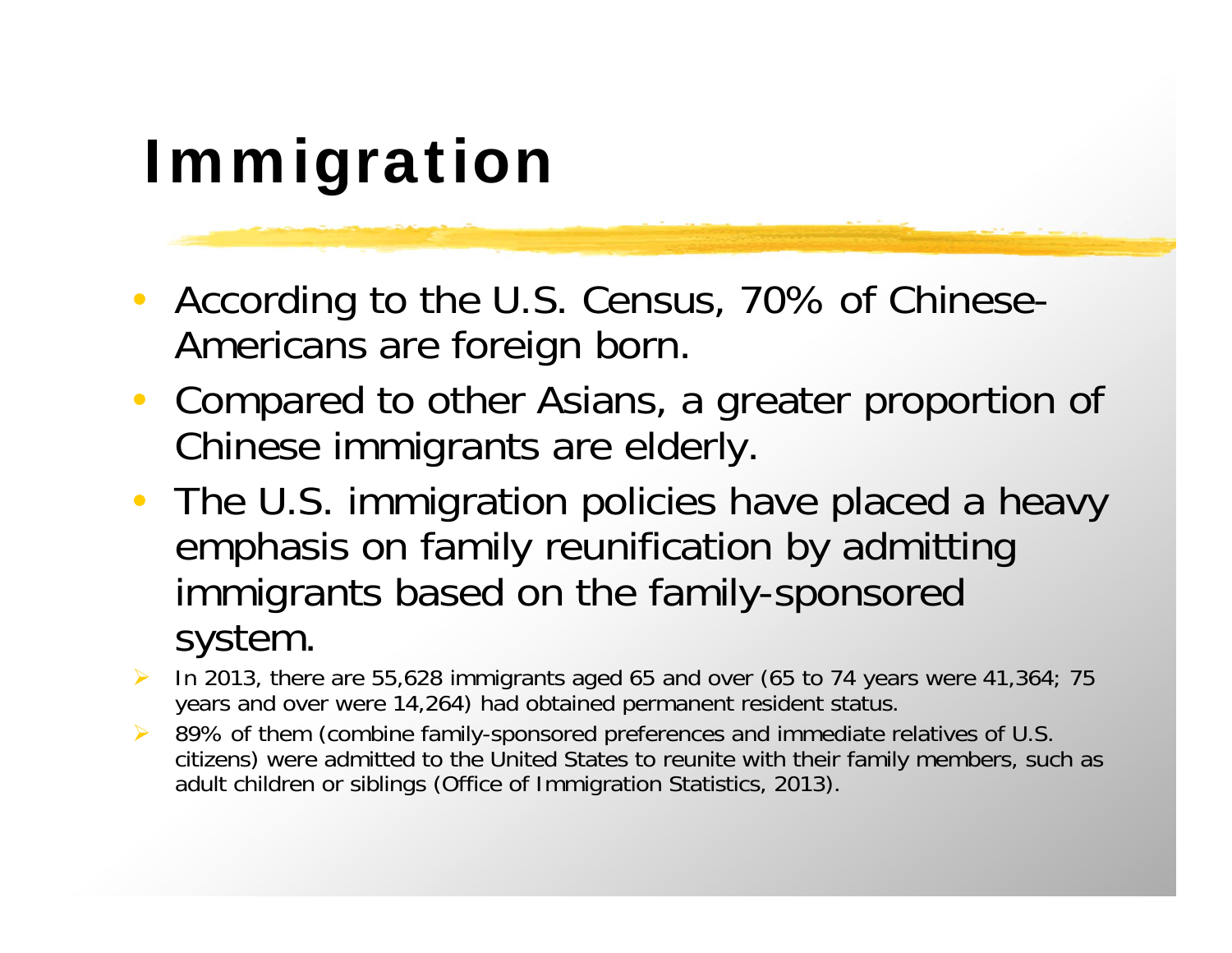# Aging out of place

- •Elderly Chinese immigrants
- deteriorating physical health
- $\triangleright$  financial strain
- **EXA** limited English proficiency
- retain cultural/religious beliefs
- $\triangleright$  inability to drive or access transportation
- $\triangleright$  social isolation
- **▶ acculturative stress**
- Family dilemmas (intergenerational conflict)

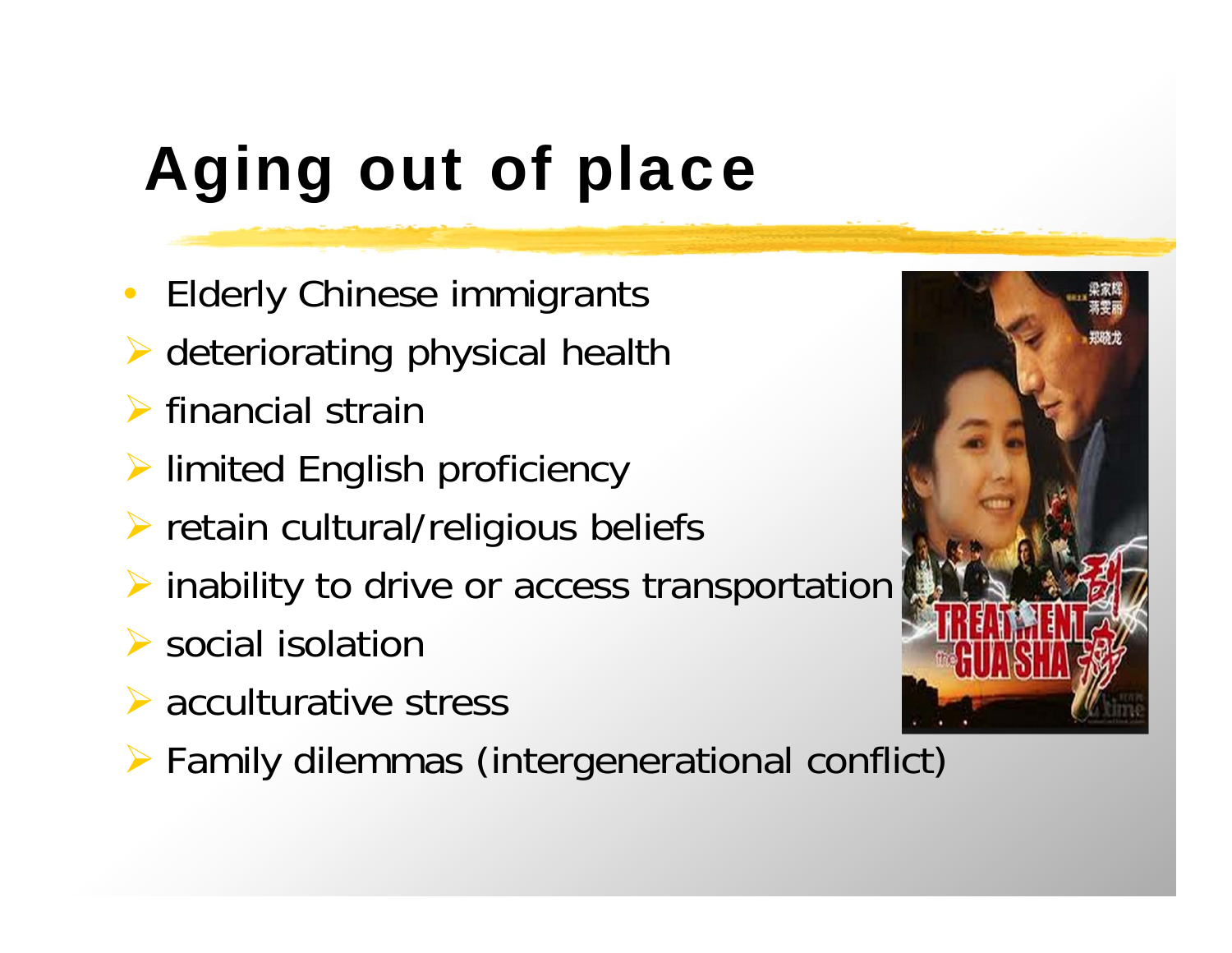### What can we do?

- $\bullet$ With respect, compassion, and honesty
- $\bullet$ Understand their cultural beliefs
- $\bullet$ Solve service delivery problems (eg: Language/Transportation)
- **Culturally sensitive and linguistically appropriate** services
- •Outreach to their community
- Outline the demographic profile of communities in Boston that have high density Chinese population.
- Identify Community Based Organizations that targeted Chinese population (eg: GBCGAC)
- Assess the CBOs' strengths, including their goals, structures, service technologies and programs, membership interests and characteristics, and task environment.